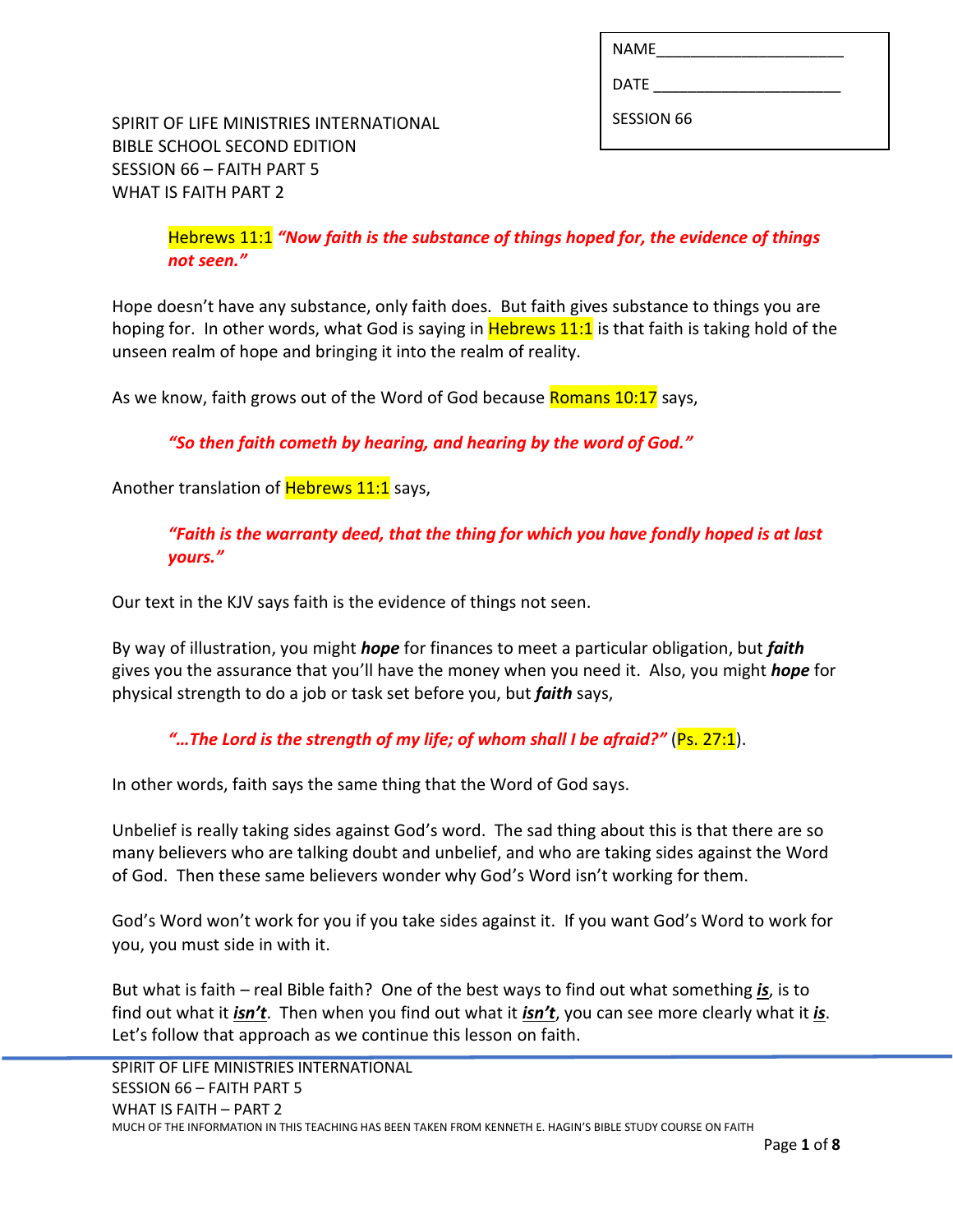First, faith is not hope, which we have already discussed. Yet often when we pray for people and ask them, "Will you be healed when we pray, or will you be filled with the Holy Ghost when we lay hands on you and pray? Many times, they respond with, "I sure hope so."

Well, our answer is, "As long as you are hoping you won't receive from God because you receive from Him by faith, not by hope.

Others may say, "God, I want to be healed." In order to show them that wanting something from God isn't enough, often we say, you might want a new Cadillac, but that doesn't mean you're going to get one."

You see, just wanting something from God won't get the job done. If just wanting something from God is all it took to receive from God, we'd all have it made. We would receive instantly. But faith that receives from God isn't hoping or wanting. The only kind of faith that gets the job done is the bible kind of faith which believes God and acts on what it believes.

You won't receive from God because you hope. Nowhere in the Bible does God say that when we pray, we shall receive what we hope for. But God's word DOES SAY in Mark 11:24,

*"…What things soever ye desire, when ye pray, BELIEVE that ye receive them, and ye shall have them."*

Jesus also said in **Matthew 21:22**,

## *"…all things, whatsoever ye shall ask in prayer, BELIEVING, ye shall receive."*

He didn't say ask, then hope and receive. He said *BELIEVE* and ye shall *receive*.

If you want to know whether you are really believing God or if you are just hoping, I can tell you how to tell the difference. Hope is always future tense because hope always looks to the future. As long as you put off believing you receive NOW, you are hoping, and it will always be in the future. But NOW is when you want whatever God has promised you in His Word, not in the future.

For example, if a person wants to get saved, he wants to get saved NOW, and not in the future. The future may be too late. Many hope they are saved or hope to get saved but that is in the future, not in the NOW. Sadly, some of those people are now in hell because they never had faith to believe for salvation NOW.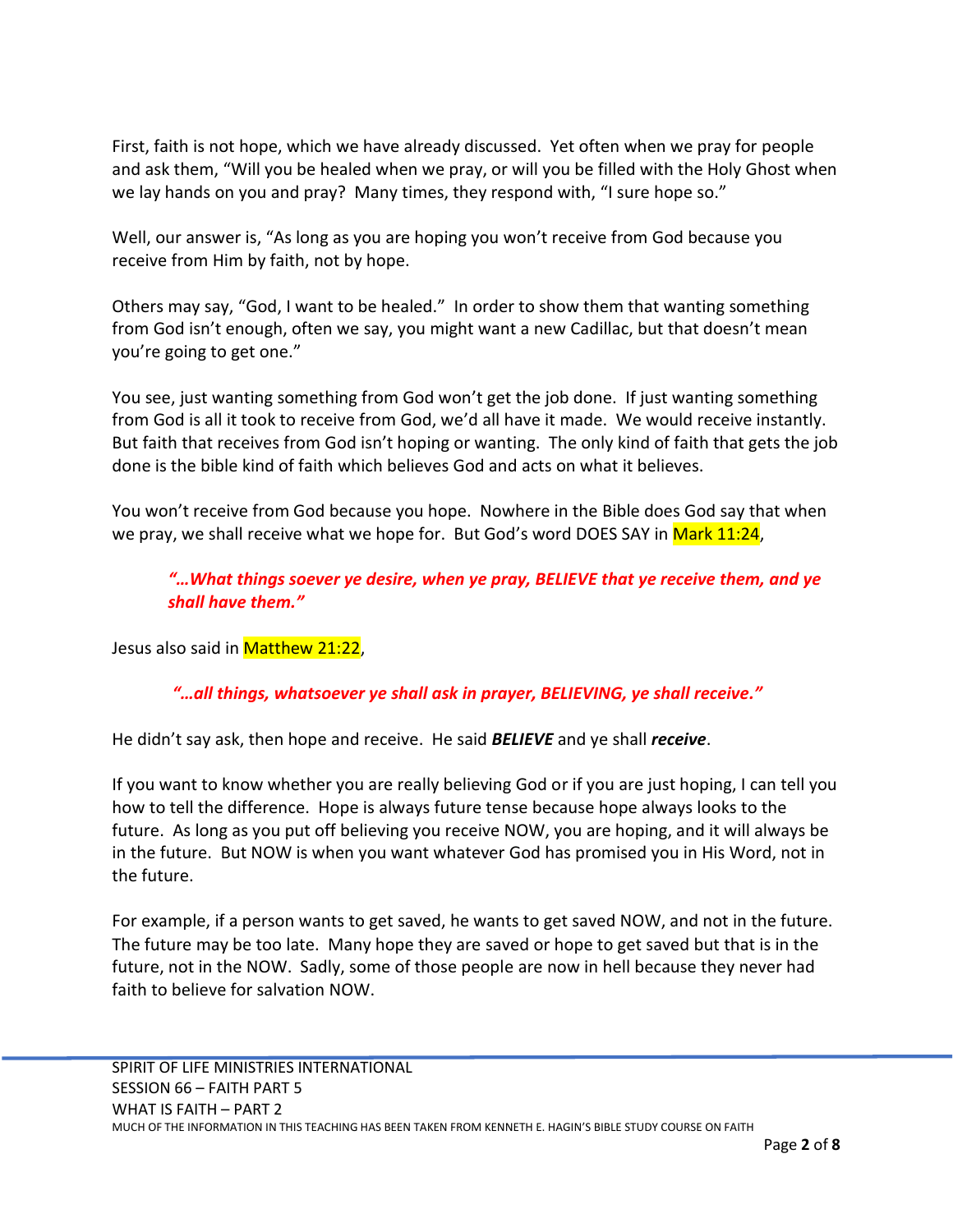This is what the bible says about salvation.

Ephesians 2:8, *"…by grace are ye saved through faith"*

You will notice it doesn't say saved through hope. It is through faith.

John 6:37 says, *"…him that cometh to me I will in no wise cast out."*

You will notice that they must come. That takes faith, not hope.

Romans 10:9-10 says, *"That if thou shalt CONFESS with thy mouth the Lord Jesus, and shalt BELIEVE in thine heart that God hath raised him from the dead, thou shalt be saved.*

It doesn't mention hope at all, it says confess that Jesus is Lord, and BELIEVE in your heart to be saved. This is faith in action.

When a person is seeking salvation, you get them act on what the Word says NOW. The same is true for anything we are seeking. We receive it NOW by faith.

In other words, if we say, I hope God hears my prayers or I hope to be healed, or hope to receive the Holy Ghost, it is future tense. It is hope, and not faith.

Remember our text says "*NOW faith is…"* Or we could read it *"Now faith IS…."* That is present tense. Remember, if it is not now, it is not faith. Faith is present tense. Hope is future tense. Even though you might say you believe, if you are putting off what you believe to the future it is simply hope, and not faith.

This is the reason that the Word isn't working for many people. We must get our believing in the right tense. Some people are always saying that God is going to do something for them sometime in the future. Faith believes that He has done something and is doing something NOW.

Now when it comes to healing many may say, "I don't understand why I haven't received my healing. I know God promised to heal me."

Actually, God has not promised to heal you at all. Some say, "Doesn't the Word of God say in,

Matthew 8:17

*'…Himself TOOK our infirmities, and BARE our sicknesses'*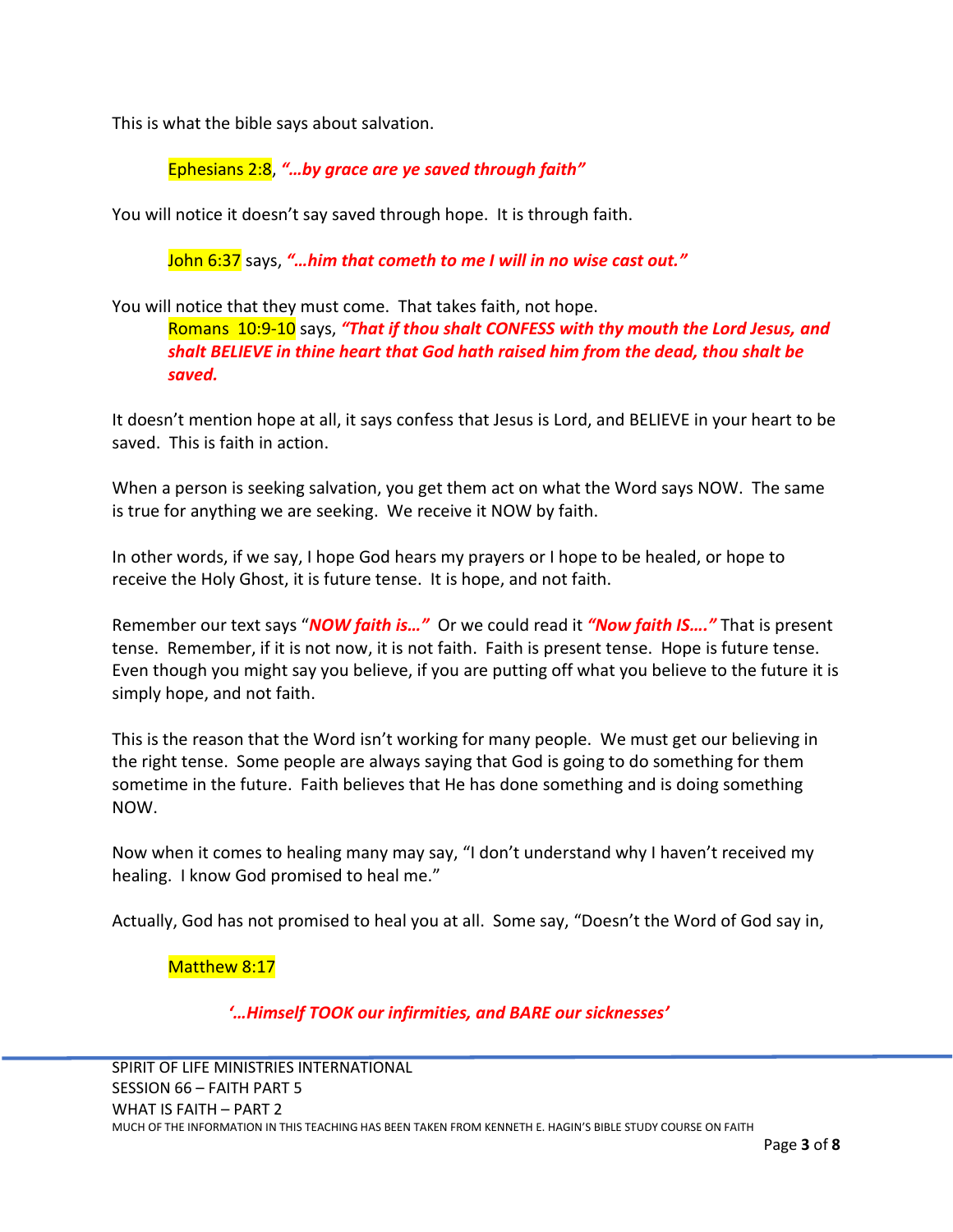"Isn't that a promise?"

NO, that isn't a promise. That is a statement of fact that simply tells us something that has already happened. Many times, we call those scriptures and others like them promises when actually, they are statements of fact. They are just telling us of our provisions in Christ – what Jesus has already provided for us. That is a fact.

Some quote I Peter 2:24 where it says,

# *"Who his own self bare our sins in his own body on the tree, that we, being dead to sins, should live unto righteousness: by whose stripes ye WERE HEALED."*

Someone may say, "Isn't that scripture a promise?" No, it isn't a promise. It is a fact of what has already been done. It tells us that healing belongs to us in Christ. When people get beyond the hope to be healed to believing they are healed by faith when they pray, then many receive their healing immediately.

### **Faith is Present Tense**

Once a man was conducting a healing service and a woman was brought to the service that had not walked in four years. She was older and was told by the doctors that she would never walk again. Her knees had given out and because she couldn't walk, she had gained a great deal of weight.

She was brought to the healing line and sat her down on the altar. The man holding the meeting came and knelt in front of her, laid hands on her knees and prayed. Then he said to her, "Now sister, arise and walk in the Name of the Lord Jesus Christ."

The woman did her best to get up, but the entire time was shouting out loud, "O, dear Jesus please heal me. You promised to heal me, and I am a burden to my family. Please, Lord, please heal me."

The man tried to interrupt her, but she kept getting louder and louder saying the same thing, begging Jesus to heal her. He tried a second and third time to speak to her, but she just got louder and louder. She became hysterical, begging God to heal her.

Finally, the man took her shoulders, and shook her and said, "I command you to shut up in the name of the Lord Jesus Christ." She stopped and looked up at him rather startled, and the congregation put the brakes on him. They did not have faith for her to be healed.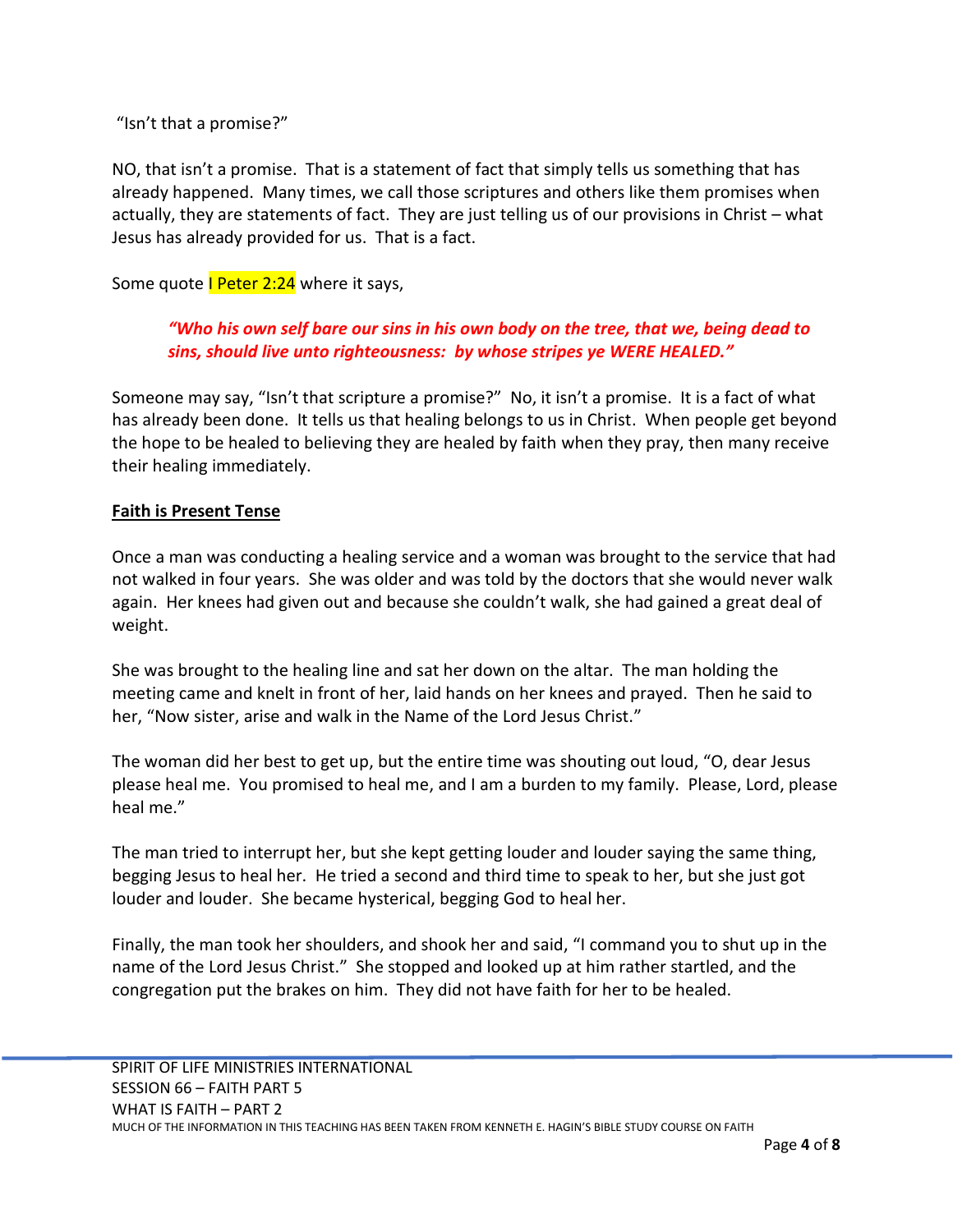In Mark 6:5-6 in reference to Jesus' ministry in his hometown,

*"<sup>5</sup> And he (Jesus) could there do no mighty work, save that he laid his hands upon a few sick folk, and healed them."* 

*"6 And he marveled because of their unbelief…"*

The congregation thought he was being rude to the lady, so he had to take the brakes off of the congregation first before he could do anything for the woman.

He asked the congregation a question. "If someone asked you directions to a certain place, but instead of following your directions, you saw that they mistakenly went the wrong way, wouldn't you stop them or flag them down and try to get them straightened out? If you knew they didn't know where they were going, wouldn't you try to get them going in the right direction?" They all agreed.

Then the man said, "All right, this woman was on the wrong road. She wasn't on the road to healing. She was on the wrong road, and all I did was just flag her down. Now I have her attention.

When he explained that, most of the people in the congregation took the brakes off and he felt a release in the spirit to minister to the woman again.

He said, "Now sister, did you know you are healed?"

She looked up at the man and her eyes got big, and she said, "Oh, am I?

"Yes" he said, "you are healed, and I can prove it to you from the bible." So, he got his bible, opened it to **I Peter 2:24**, handed it to her, and said, "Would you read this verse aloud please?"

She read,

## *"Who his own self bare our sins in his own body on the tree, that we, being dead to sins, should live unto righteousness: BY WHOSE STRIPES YE WERE HEALED."*

He then said, "Read that last part again."

She read, *"…by whose stripes ye were healed."*

He asked her is the 'were' past tense, present tense, or future tense?"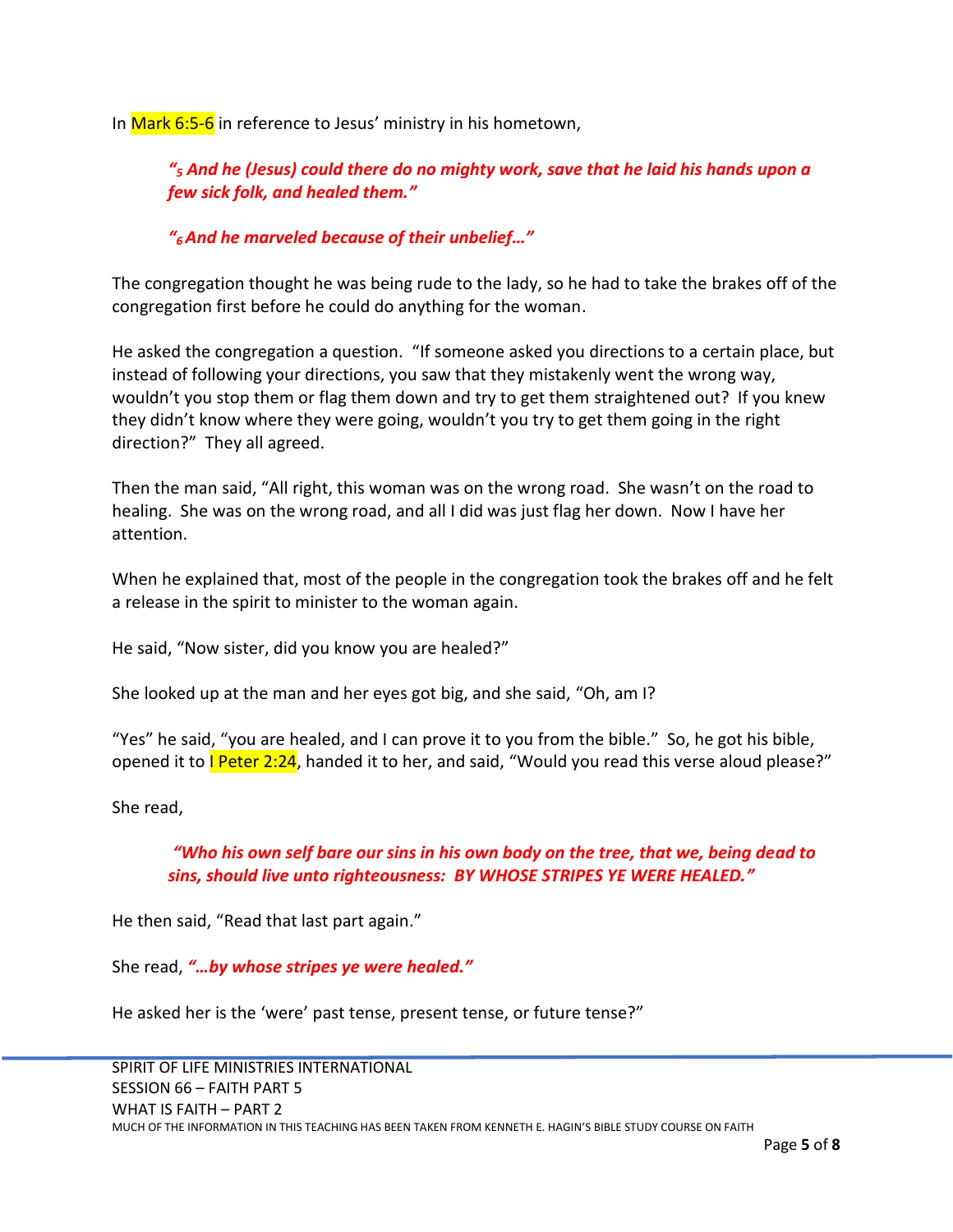She said, "It's past tense."

Then the man said, "If you WERE HEALED BY Jesus' stripes then you are healed, aren't you?"

She answered, "Yes, I am."

Then he said to her, "Will you do what I tell you to do?"

She answered with, "I will if it's easy."

He told her "This is the easiest thing you ever did in your life. Just lift your hands and look right up to heaven, and begin to praise God because you are healed, present tense. Praise Him because you are healed, not going to be healed; you are healed."

She looked up at him like a little child and said, "Dear Lord Jesus, I'm so glad I'm healed."

She hadn't walked a step yet. She had no evidence of healing whatever, but she said, "I'm so glad I'm healed. I'm so thankful, dear Lord Jesus. You know how tired I have gotten sitting around all these four years. Thank God, my knees are well, and my limbs are healed. I'm so thankful."

Then the man spoke to the congregation, "Let's thank God with her because she is healed – not going to be healed – but because she is healed."

You see, faith is present tense, not future tense. You've got to get your believing in the present tense for things to work for you. Most of the crowd raised their hands and praised God with her because she was healed.

Some probably said, "She's not healed. She hasn't walked a step yet." But we must remember that our text says in Hebrews 11:1,

#### *"……faith is the…..EVIDENCE of things not seen."*

If you're going to wait till you see something before you believe it, then that isn't faith at all. That's leaning to the evidence of your senses.

After the man told the congregation to praise God with this woman, he turned to her and said, "Now sister, arise and walk in the name of Jesus." Immediately that woman jumped off that altar like a sixteen-year-old and walked and leaped and ran and praised God.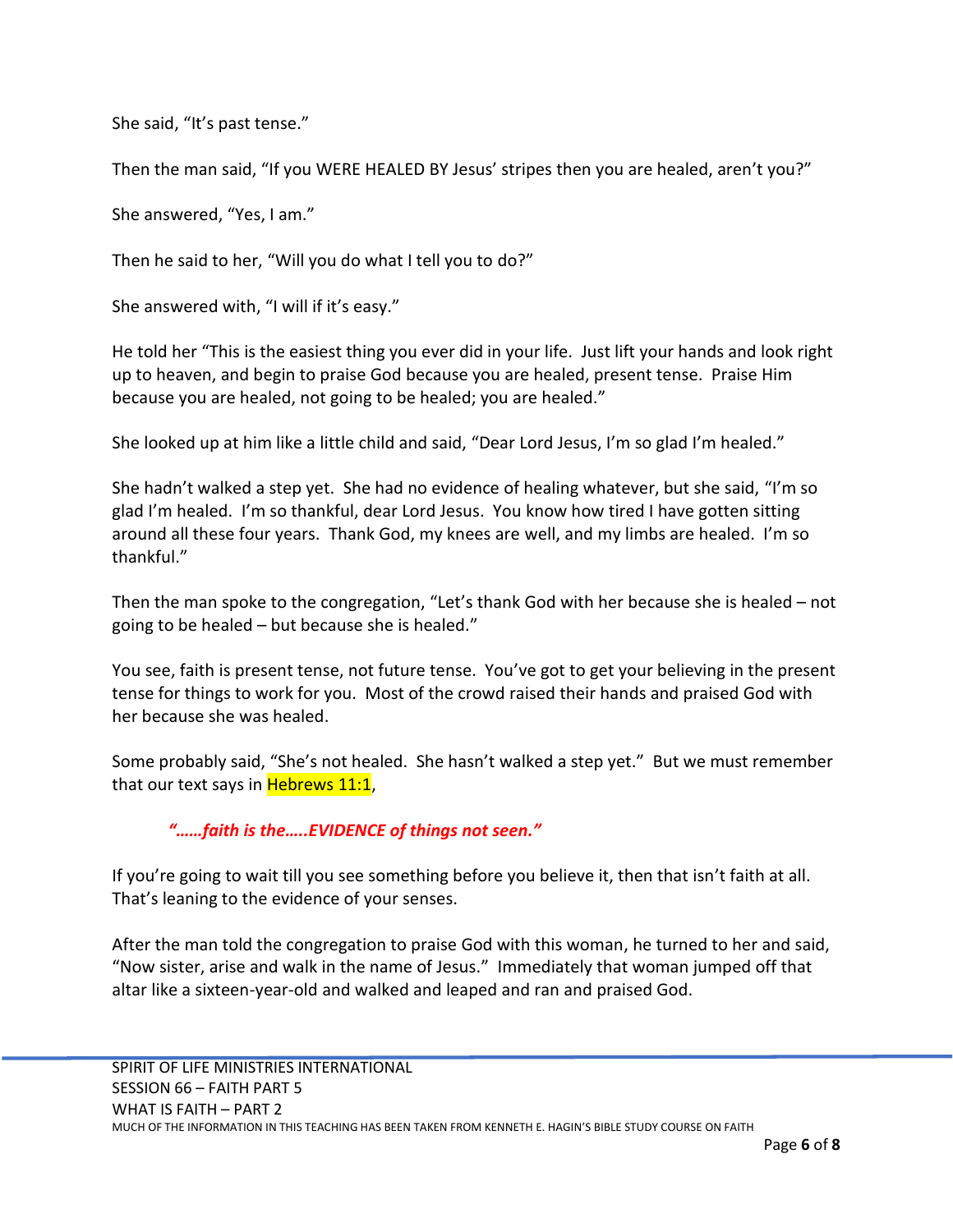He had to get that woman's believing in the right tense. Remember, the Word will not work for you unless YOU get it in the right tense. As long as you are struggling to receive healing or anything else by saying you are going to get it in the future, you are not in faith. It is future tense. That's hope. Faith says, "It's mine. I have it NOW."

#### **Faith is of the Heart, not the Head**

We need to realize that faith is of the heart and not of the head. John Wesley used an expression for this, and it is "mental assent." Wesley said "People mentally agree that the Bible or the Word is true, but they don't believe it from their heart.

When it comes to receiving anything that we pray for we might ask, "What's the difference between heart faith and mental assent?" If you are just mentally agreeing, you will say that the bible is true, but I don't have my petitions I have prayed for and don't understand why."

Some might even say, "I know the scriptures are true, but can you tell me why I can't get healed?" The answer is simply this. "It's because you just said you can't."

The bible tells us in **Matthew 12:34**,

## *"…out of the abundance of the heart the mouth speaketh."*

If you keep saying you "can't" get healed, then you will never get healed. When you start believing you can receive from God and believe you receive then you will get your answer to your prayers.

#### **Turn your Faith Loose by Saying What you believe**

When we start acting like God's word is true then things change. You can always act on God's word if it is only thanking and praising Him that He has heard you. If you believe God's word is true, you should act like it is true. It doesn't matter how much faith you have it will get no results until you put it into action.

#### In Acts 14:7-9 it says,

*"And there they preached the gospel. And there sat a certain man at Lystra, impotent in his feet, being a cripple from his mother's womb, who never had walked: The same heard Paul speak: who steadfastly beholding him, and perceiving that HE HAD FAITH TO BE HEALED."*